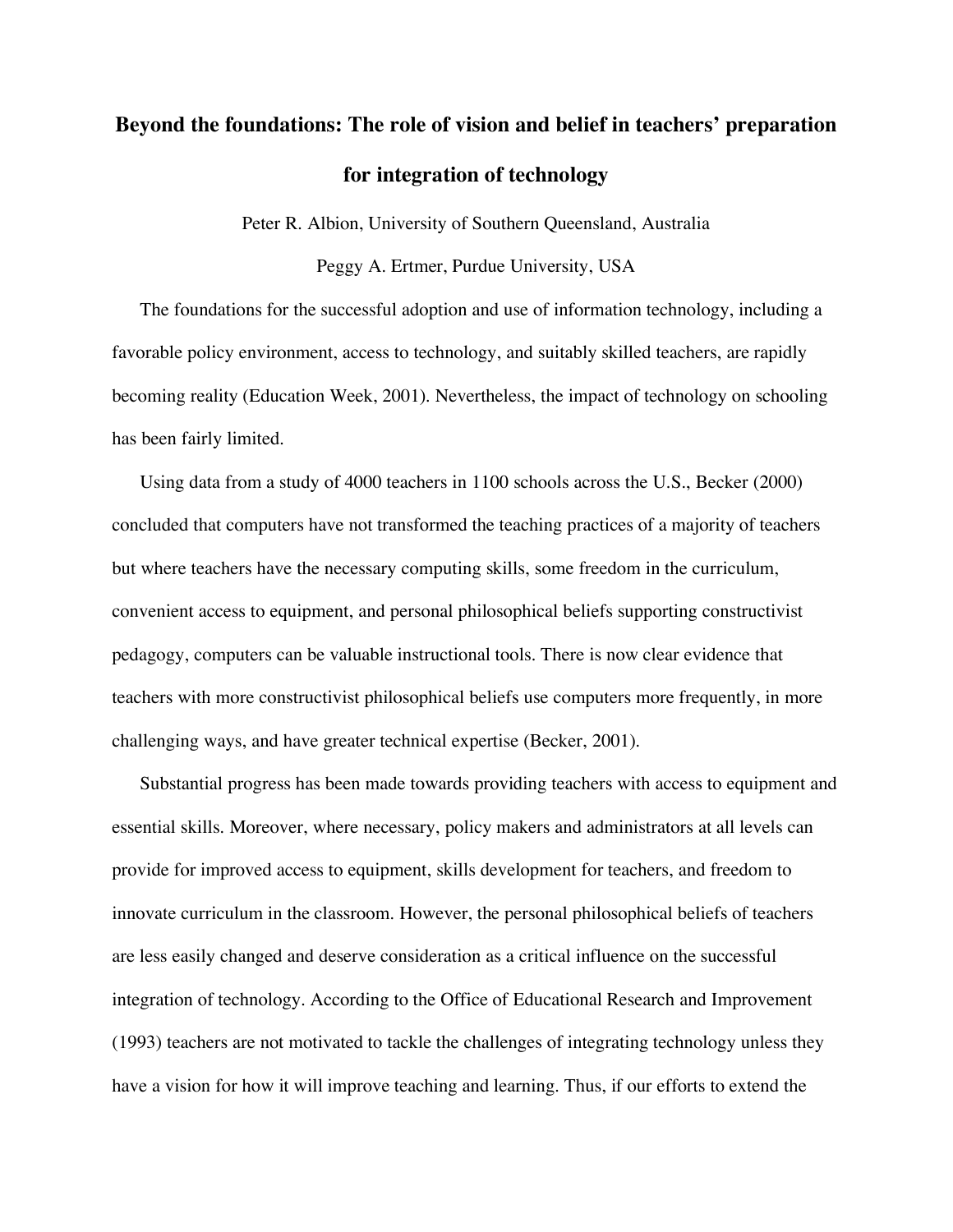educational applications of technology are to be successful, it is important to understand how such visions and beliefs are both formed and transformed.

## Beliefs and Teacher Behavior

The significance of beliefs for understanding human behavior is well established. In a review of the research on teachers' beliefs, Pajares (1992) cited several sources supporting the assumption that "beliefs are the best indicators of the decisions individuals make throughout their lives" (p. 307) and noted strong relationships among teachers' beliefs and their planning, instructional decisions, and classroom practices. He expressed the view that beliefs are "far more influential than knowledge in determining how individuals organize and define tasks and problems and are stronger predictors of behavior" (p. 311). Kagan (1992) noted that teachers' beliefs appear to lie at the heart of teaching and tend to be associated with a congruent style of teaching. Hence, changes to teaching style, as might be required by working with technology, may necessitate changes to teachers' beliefs, which Kagan described as stable and resistant to change.

The potency of beliefs as an influence on behavior is inherently related to the nature of beliefs, as outlined by Nespor (1987). Among other characteristics, Nespor described beliefs as relying upon episodic memory, organized in terms of personal experience, and as being "unbounded," that is, readily extended to apply to phenomena that may be unrelated to the context in which they were formed. Nespor argued that teachers frequently encounter illstructured problems, for which there are large amounts of information available and no single correct solution. In such contexts, the episodic and unbounded nature of beliefs makes it possible to apply them flexibly to new problems. Moreover, the nonconsensual nature of beliefs makes them relatively immune to contradiction.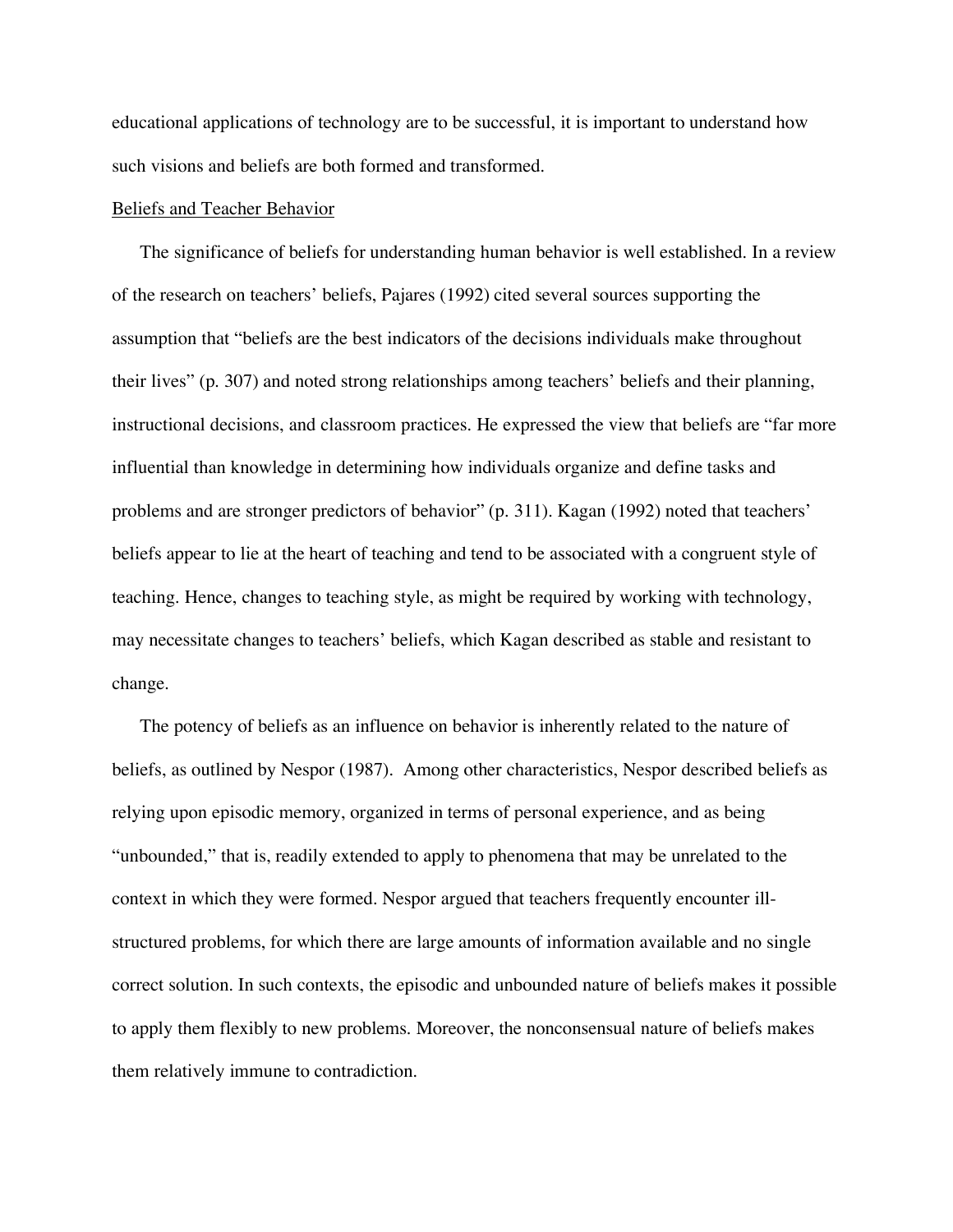Different beliefs held by individuals will exhibit varying degrees of resistance to change. Rokeach (1972) described belief systems as comprising five types of beliefs ordered along a central-peripheral dimension (see Figure 1). At the central end are Type A beliefs, that is, core beliefs that are formed through personal experience, reinforced through social consensus, and thus, most resistant to change. Closer to the peripheral end of the continuum are Type D beliefs, which are derived from the authorities in which we believe and which can be changed, providing the suggestion for change comes from the relevant authority. Finally, Type E beliefs are located at the peripheral end and include inconsequential beliefs that are essentially matters of taste. Rokeach did not specifically address teachers' beliefs about teaching but it would not be surprising if at least some beliefs about the nature of teaching are formed over many years of experience as a student and are resistant to change because they have been supported by strong authority and broad consensus.

### Insert Figure 1 about here

Although a broad spectrum of beliefs may influence behavior in any particular context, Bandura (1997) argued that beliefs of personal efficacy, that is, "beliefs in one's capabilities to organize and execute the courses of action required to produce given attainments," are the key factor of human agency (p. 3). In this view, even if a teacher believes in the value of integrating technology within a constructivist approach, he or she may be dissuaded from attempting it if belief in the personal capacity to implement the change is not strong.

#### Changing Teachers' Beliefs

In reviewing the research on changing teachers' beliefs, Murphy (2000) noted that it was a complex process because beliefs appear to be static, resistant to change, and generally not affected by reading and applying research. Pajares (1992) noted that change is easiest for new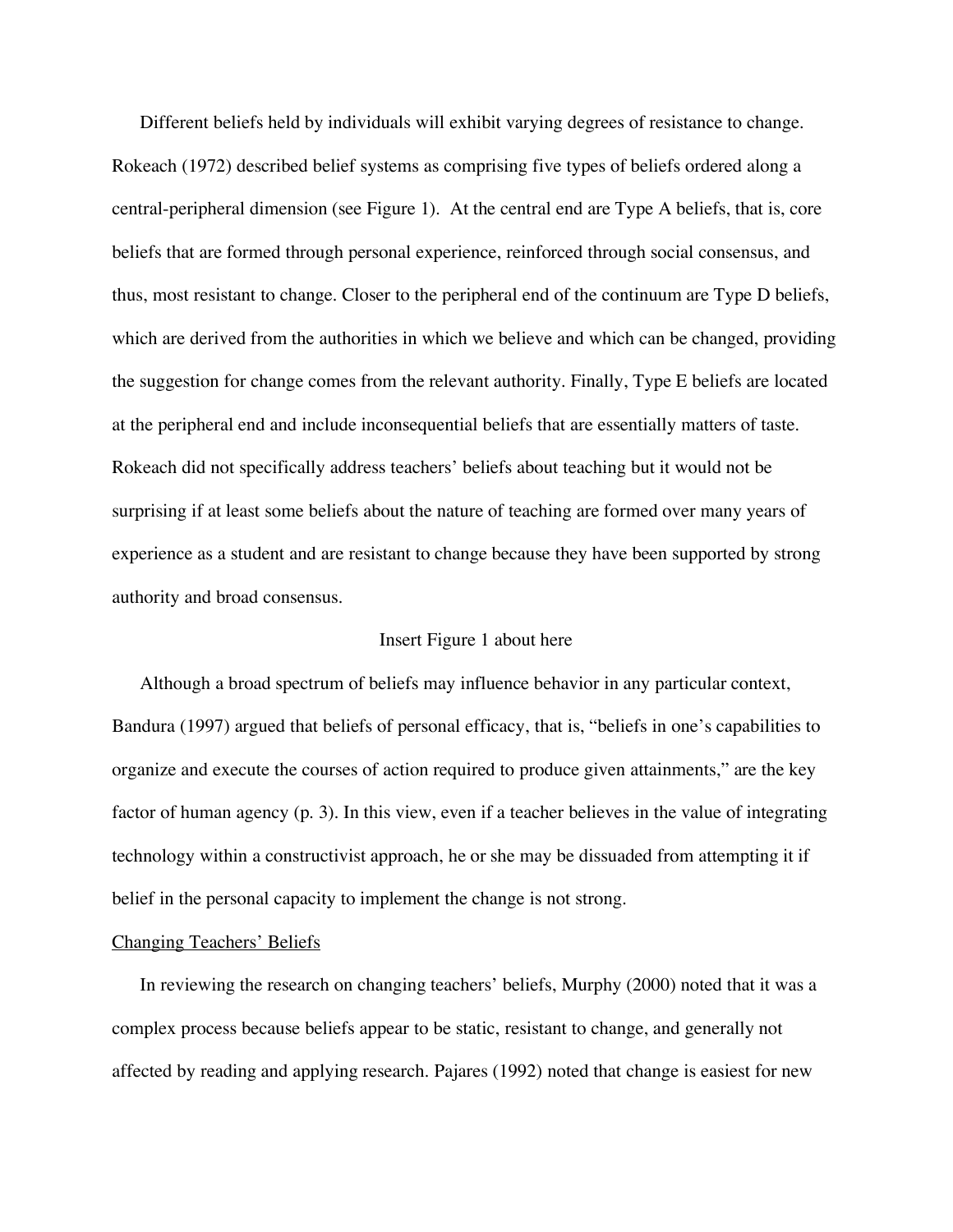beliefs and that "change in beliefs follows, rather than precedes, change in behavior" (p. 321). This suggests then, that teachers' practice (e.g., use of technology) may actually lead to changes in beliefs about teaching. Similarly, Kagan (1992) proposed that teachers form the ideas on which their beliefs are based from practice, both their own and that of their peers, rather than through reading and applying research.

These findings are consistent with the close coupling between beliefs and personal experience as suggested by the theories about the nature of beliefs (Rokeach, 1972; Nespor, 1987). If beliefs are formed and developed through personal experience then it seems logical that changes in beliefs should also be effected through experience. Nespor (1987) argued that instructional change is not a matter of abandoning beliefs, but of gradually replacing them with more relevant beliefs, which Dwyer, Ringstaff, and Sandholtz (1990) suggested are shaped by experiences in an altered context.

Self-efficacy theory (Bandura, 1997) identifies four influences on the development of selfefficacy of which the strongest is personal success in the relevant domain, followed by vicarious experiences, which allow comparison with the attainments of others. The relationship of these influences to theories of beliefs as grounded in experience and authority (Rokeach, 1972; Nespor, 1987) is apparent. (The other two influences on personal self-efficacy, social persuasion and physiological responses, are of less relevance to this discussion.)

#### Teachers' Beliefs about Teaching with Technology

There is compelling evidence of an association between technology use and constructivist beliefs (Honey & Moeller, 1990; Becker, 2000, 2001), even to the point of increased technology use and adoption of constructivist practices occurring together (Sandholtz, Ringstaff, & Dwyer, 2000). However, it is not clear that technology *causes* teachers to adopt constructivist beliefs.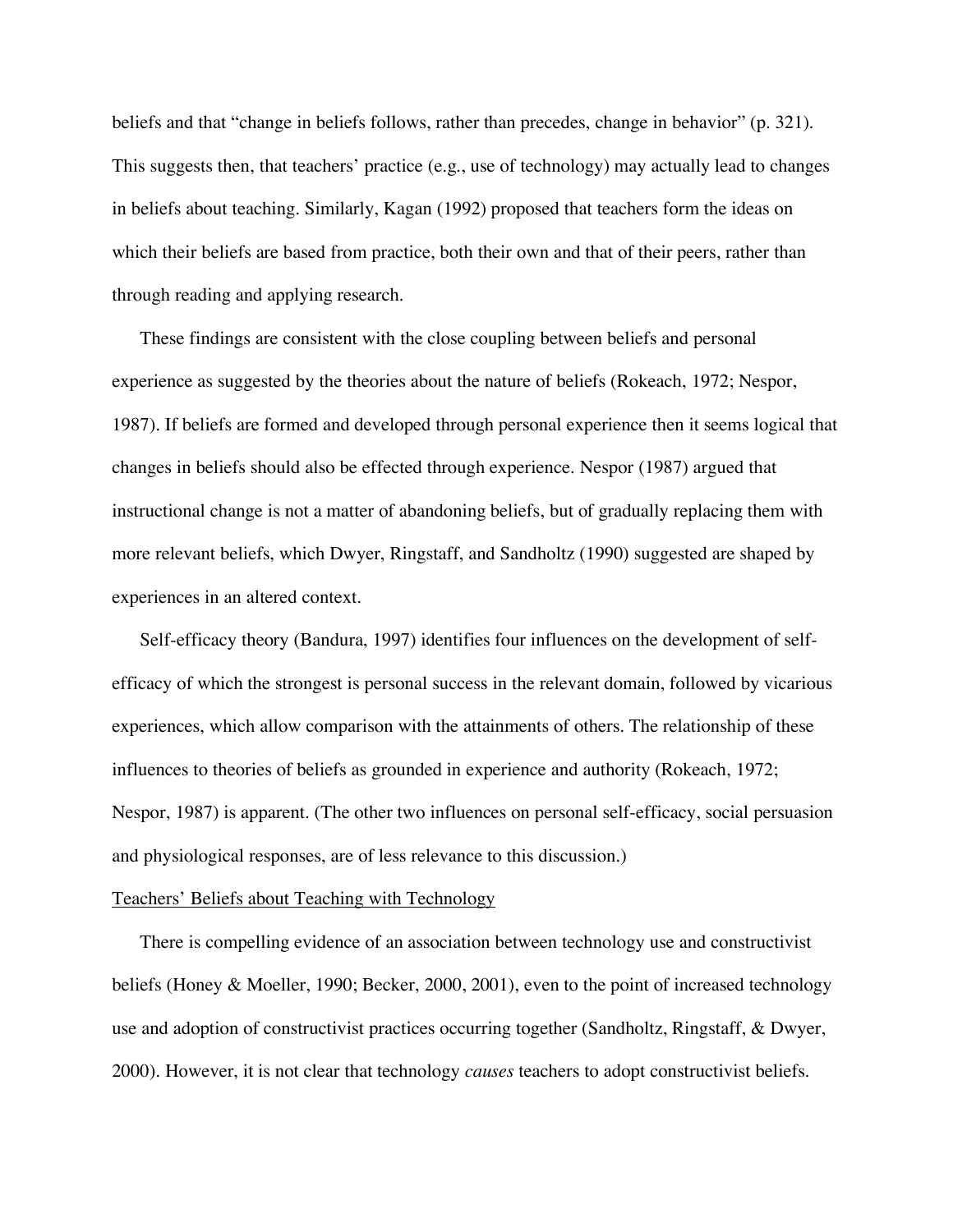Dexter, Anderson, and Becker (1999) found no support for the view that computers are a catalyst for instructional change and concluded that the view of computer as catalyst underestimates the impact of teachers' beliefs on how they teach, simplifies the processes of professional growth, and diverts attention from examination of how social norms and structures influence change. In their view, if teachers decide to use the computer in a constructivist manner, they do so, not because of features inherent in the technology, but on the basis of their knowledge and expertise.

The importance of a social network of computer-using teachers for sustaining the work of exemplary computer-using teachers has also been reported (Becker, 1994). In one study, the only variable found to be a significant predictor of teachers' computer use was "subjective norms," that is, "expectations of computer use from among teachers' significant others – principals, colleagues, students, and the profession" (Marcinkiewicz, 1994, p. 522). In a more recent study, Lumpe and Chambers (2001) found that teachers' reported use of technologyrelated engaged learning practices was influenced by their self-efficacy for teaching with computers and their context beliefs about factors that would enable them to be effective teachers and the likelihood of those factors occurring in their schools.

These studies point to the importance of the school environment as an influence on how teachers' beliefs about technology use will be developed and implemented. A recent study of three teachers learning to use technology in the context of a laptop program found that the ways in which they learned to integrate technology were "powerfully mediated by their interrelated belief systems about learners in schools, about what constituted 'good teaching' in the context of the institutional culture, and about the role of technology in students' lives" (Windschitl & Sahl, 2002, p. 165). According to one teacher, "What made the process of learning how to use the laptop so challenging was conceiving of the intersection between the technology, the curriculum,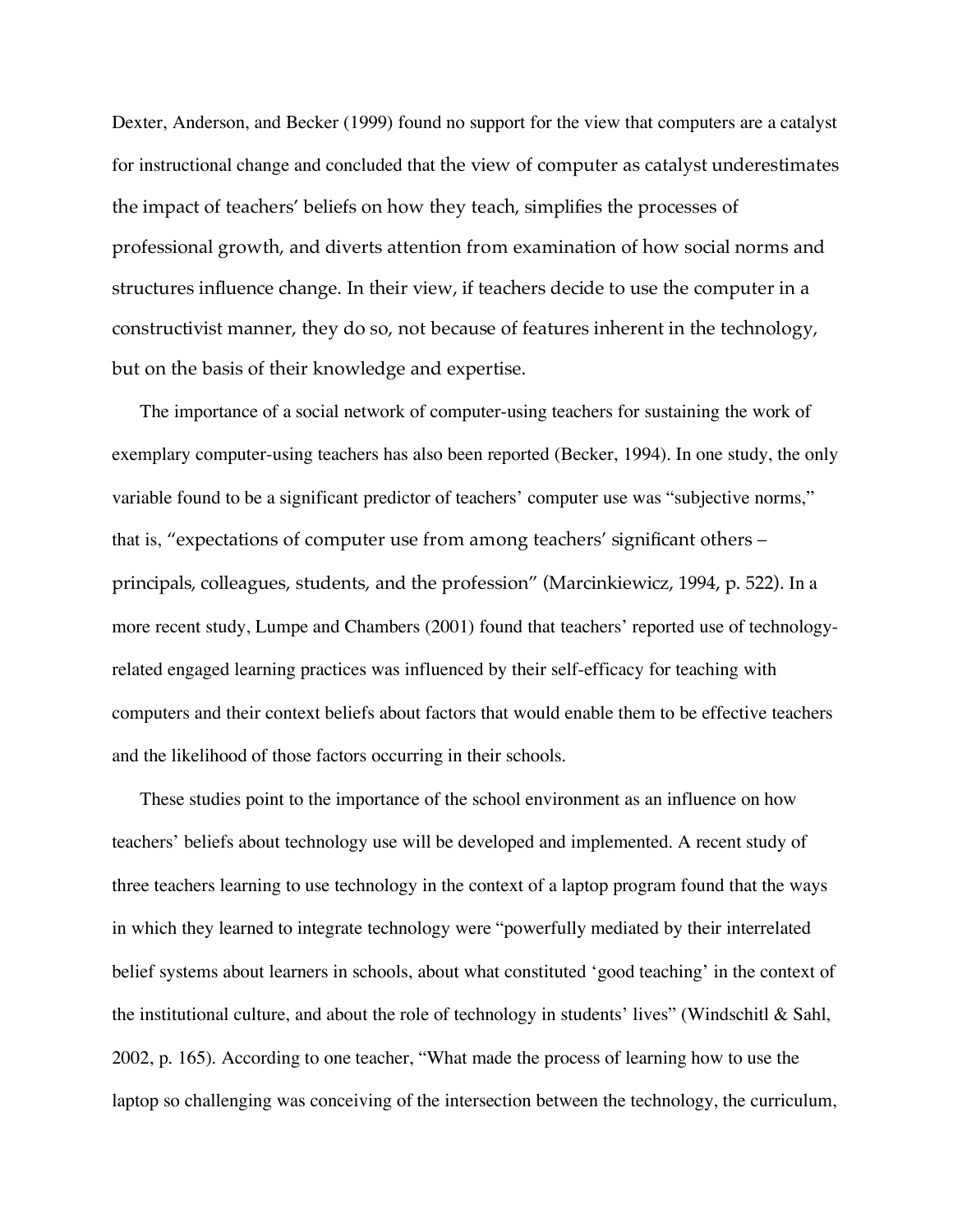and classroom management without 'knowing what a laptop-equipped classroom looked like'" (p. 178).

Teachers' beliefs about teaching are likely formed through personal experience over many years, first as a student, and later as a teacher. They are also likely to be reinforced by consensus of their professional peers and by the expectations of learners in their classrooms. Moreover, the working conditions of many teachers restrict their opportunities for observing alternative classroom practices. Thus, teachers' beliefs about teaching are resistant to change. However, as indicated by theory and research outlined above, effecting changes may be accomplished by providing teachers with alternative visions of what teaching with technology looks like and opportunities to experience alternative approaches in supportive contexts.

Perhaps the ideal way to achieve these conditions would include opportunities for teachers to observe peers working with technology and access to mentors or coaching support as they implement changes in their own teaching. Unfortunately, such ideal conditions are seldom achieved. Suitable models for observation are not widely available and, even when they are, releasing teachers from their own classrooms for observation is expensive and disruptive of schools. Even when suitable support is available in their schools, teachers may be reluctant to initiate changes in their routines for fear of disadvantaging their students. Approaches are needed that expose teachers to alternative visions of teaching and offer them the opportunity to test their ideas without risk to the progress of their students. Creative applications of technology may have a significant role to play in providing the experiences that can help change teachers' beliefs. In the next section, we describe two approaches that appear to offer promising results.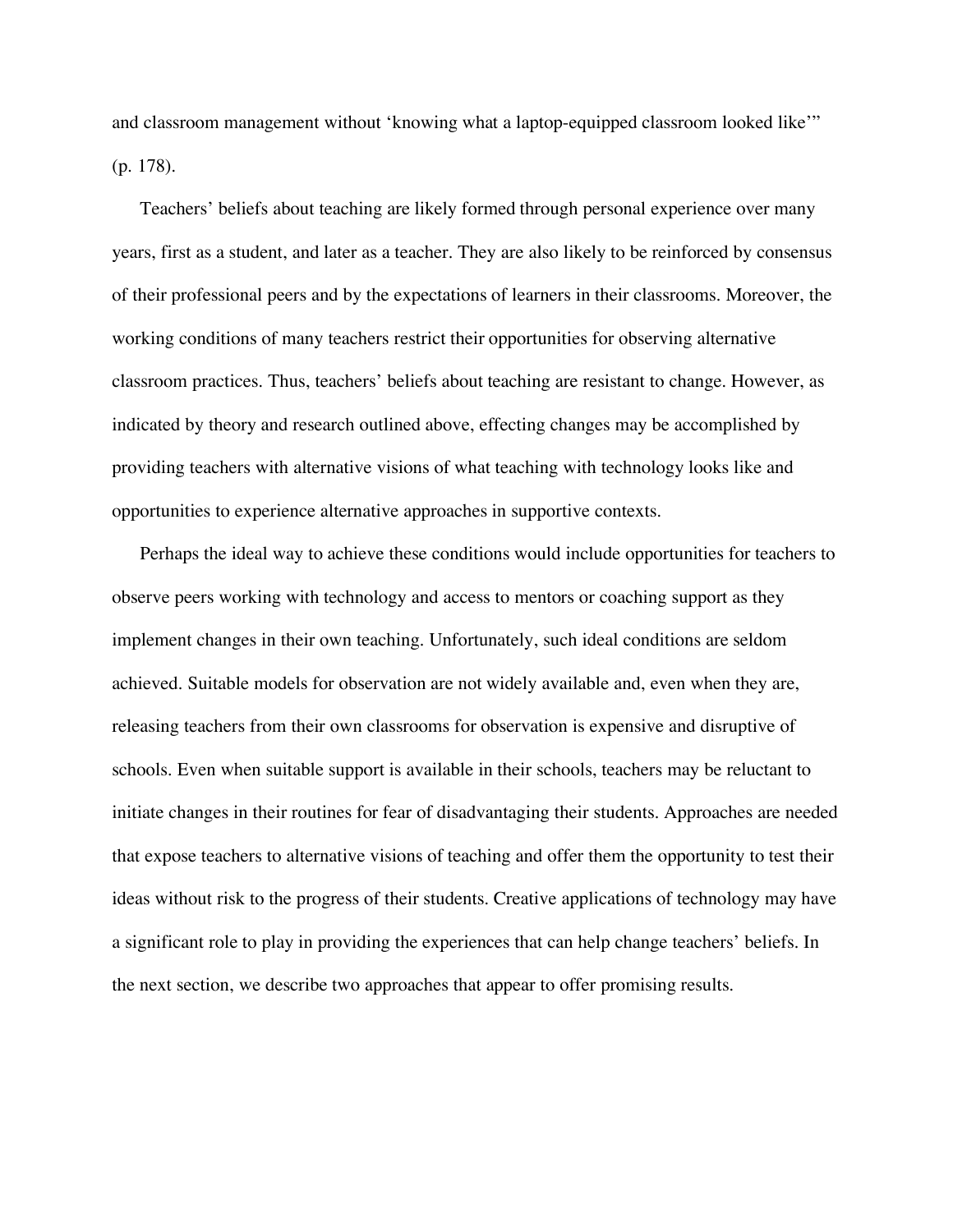#### Using Technology to Affect Change in Teachers' Visions and Beliefs

Ertmer and Albion, in separate studies, have developed and evaluated the use of multimedia materials to increase teachers' ideas and beliefs about teaching with technology. Ertmer and her colleagues (Ertmer, Conklin, Lewandowski, Osika, Selo, & Wignall, in press) examined whether electronic models of exemplary technology-using teachers could provide a viable method for developing pre-service teachers' ideas about and self-efficacy for technology integration. Sixtynine students, enrolled in a one-credit technology course, completed demographic and online survey instruments before and after interacting with VisionQuest, a CD-ROM teacher development tool (Ertmer, 2001) that featured six teachers' classroom technology visions, beliefs, and practices. Results indicated a significant increase in participants' ideas about and self-efficacy for technology integration. From an instructor's perspective, electronic models can have a positive impact on the authentic nature of a course and simultaneously increase the confidence and integration beliefs of students. Based on the results of this study, this type of modeling appears to help pre-service teachers develop a vision for what technology integration looks like in real classrooms as well as strategies for implementing those visions.

Albion (2000) described the development and evaluation of multimedia materials intended to increase pre-service teachers' self-efficacy beliefs for teaching with technology. The materials comprised a set of four problem-based scenarios, each presented as a series of tasks, some with interactive simulations, and a collection of relevant resources. Sample solutions prepared by a group of six practicing teachers were included together with video clips of the same teachers talking about their use of computers. The materials were evaluated in use with a group of 24, final year, pre-service teachers in a Queensland university. Participants in the trials reported that the materials were engaging and assisted their learning about integrating computers in their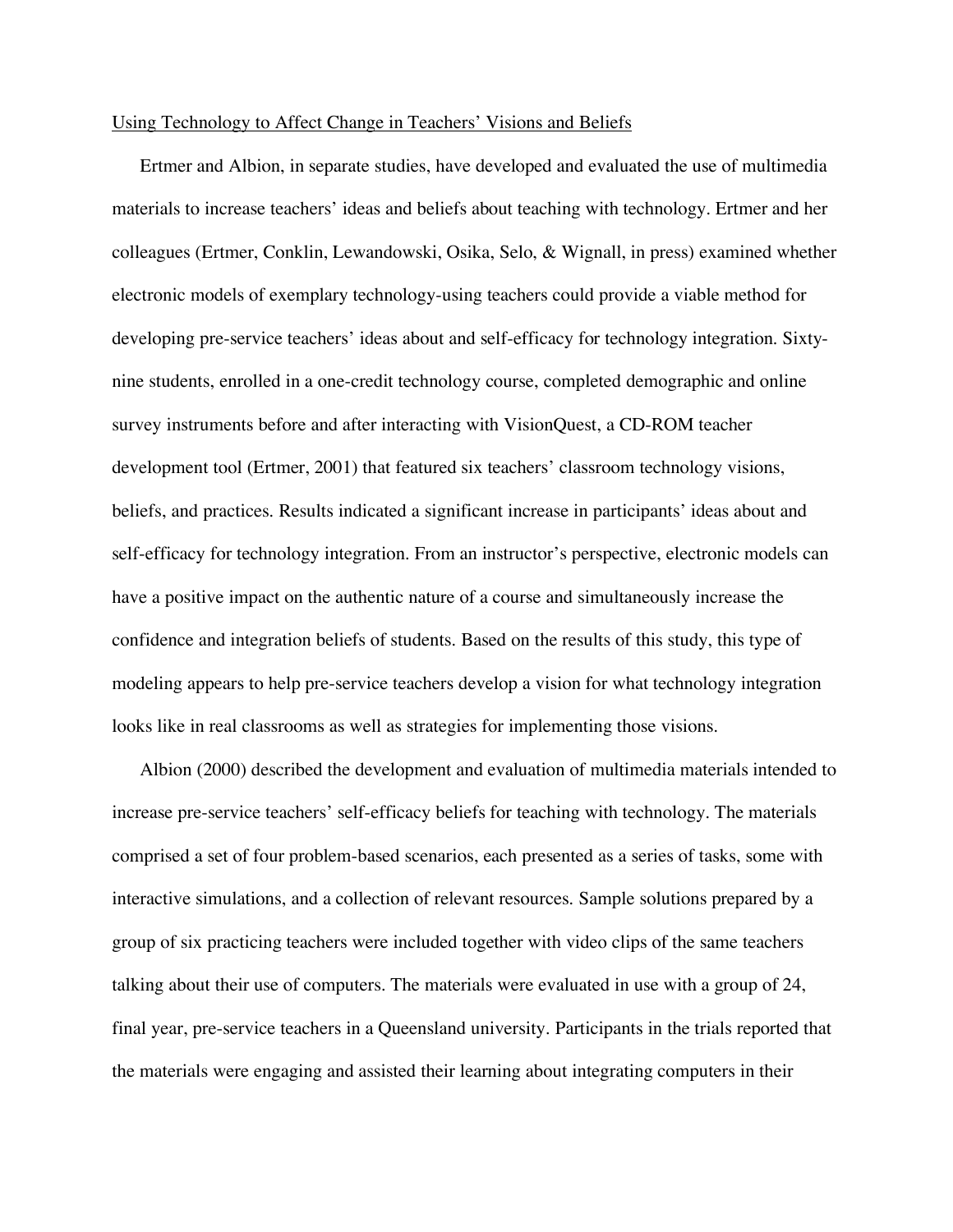teaching. Compared to a control group  $(n = 27)$ , a statistically significant increase in self-efficacy for teaching with computers was found for participants who worked with the materials and who had initially low self-efficacy for teaching with computers. Other data confirmed that users had changed conceptions of how technology could be integrated into their teaching.

Each of these projects was developed in light of the theory and research described in this paper. They have been designed to include material that represents the experiences of real teachers who use technology in their own classrooms and to present those experiences in a context that makes clear its complexity and particularity. In each case the response of users has been very positive about the opportunities afforded them by the multimedia materials to share something of the experience of real teachers. Each of these projects has achieved some degree of success in assisting teachers to obtain different views of technology integration and to adjust their own beliefs about teaching and learning in ways that should assist them to use technology more confidently and effectively in their own classrooms. However, much work remains to be done in regards to both *acknowledging* the role that beliefs play in the integration process as well as *assisting* teachers to adapt their beliefs to accommodate technology in the classroom. Yet, providing opportunities for teachers to examine, via multimedia case studies, the beliefs and practices of exemplary technology-using teachers offers a promising starting point.

# References

Albion, P. R. (2000). *Interactive multimedia problem-based learning for enhancing pre-service teachers' self-efficacy beliefs about teaching with computers: Design, development and evaluation.* Unpublished doctoral dissertation, University of Southern Queensland, Toowoomba.

Bandura, A. (1997). *Self-efficacy: The exercise of control*. New York: Freeman.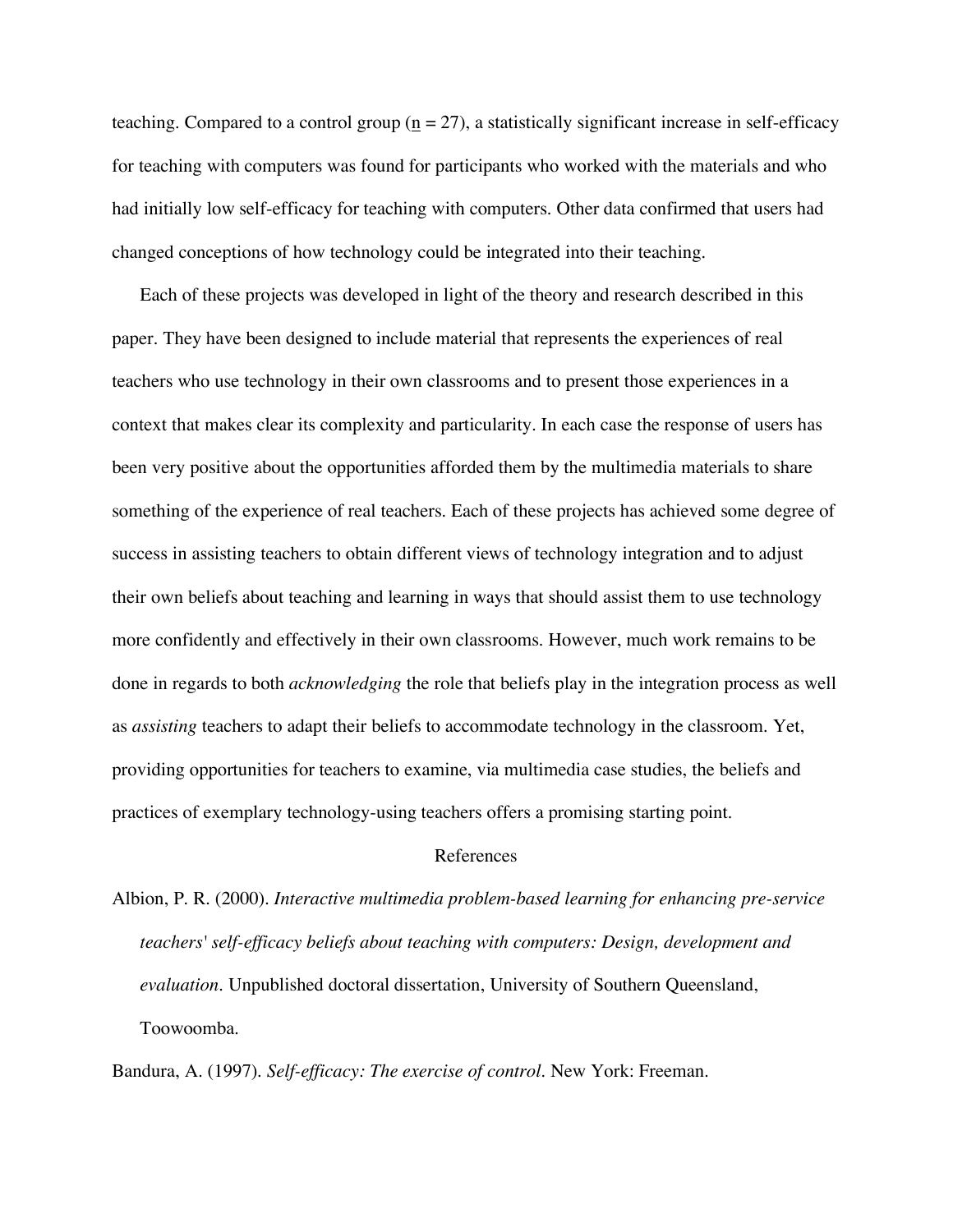- Becker, H. J. (1994). How exemplary computer-using teachers differ from other teachers: Implications for realizing the potential of computers in schools. *Journal of Research on Computing in Education, 26*(3), 291-321.
- Becker, H. J. (2000). *Findings from the teaching, learning, and computing survey: Is Larry Cuban right?* [PDF file]. Center for Research on Information Technology and Organizations. Retrieved October 2, 2002, from http://www.crito.uci.edu/tlc.
- Becker, H. J. (2001, April). *How are teachers using computers in instruction?* Paper presented at the Annual Meeting of the American Educational Research Association, Seattle, WA.
- Dexter, S. L., Anderson, R. E., & Becker, H. J. (1999). Teachers' views of computers as catalysts for changes in their teaching practice. *Journal of Research on Computing in Education, 31*(3), 221-239.
- Dwyer, D. C., Ringstaff, C., & Sandholtz, J. H. (1990). *Teacher beliefs and practices part 1: Patterns of change. The evolution of teachers' instructional beliefs and practices in highaccess-to-technology classrooms* (ACOT Report #8). Cupertino, CA: Apple Computer Inc.
- Education Week. (2001, May 10). *Technology counts 2001*, [Web page]. Education Week. Retrieved October 2, 2001, from, http://www.edweek.org/sreports/tc01.
- Ertmer, P. A. (2001). *VisionQuest: Journeys in technology integration*. (CD-ROM). For more information: http://www.edci.purdue.edu/ertmer/projects.htm
- Ertmer, P. A., Conklin, D., Lewandowski, J., Osika, E., Selo, M., & Wignall, E. (in press). Increasing preservice teachers' capacity for technology integration through use of electronic models. *Teacher Education Quarterly*.
- Honey, M., & Moeller, B. (1990). *Teachers' beliefs and technology integration: Different values, different understandings* (Technical Report 6). New York: Center For Technology in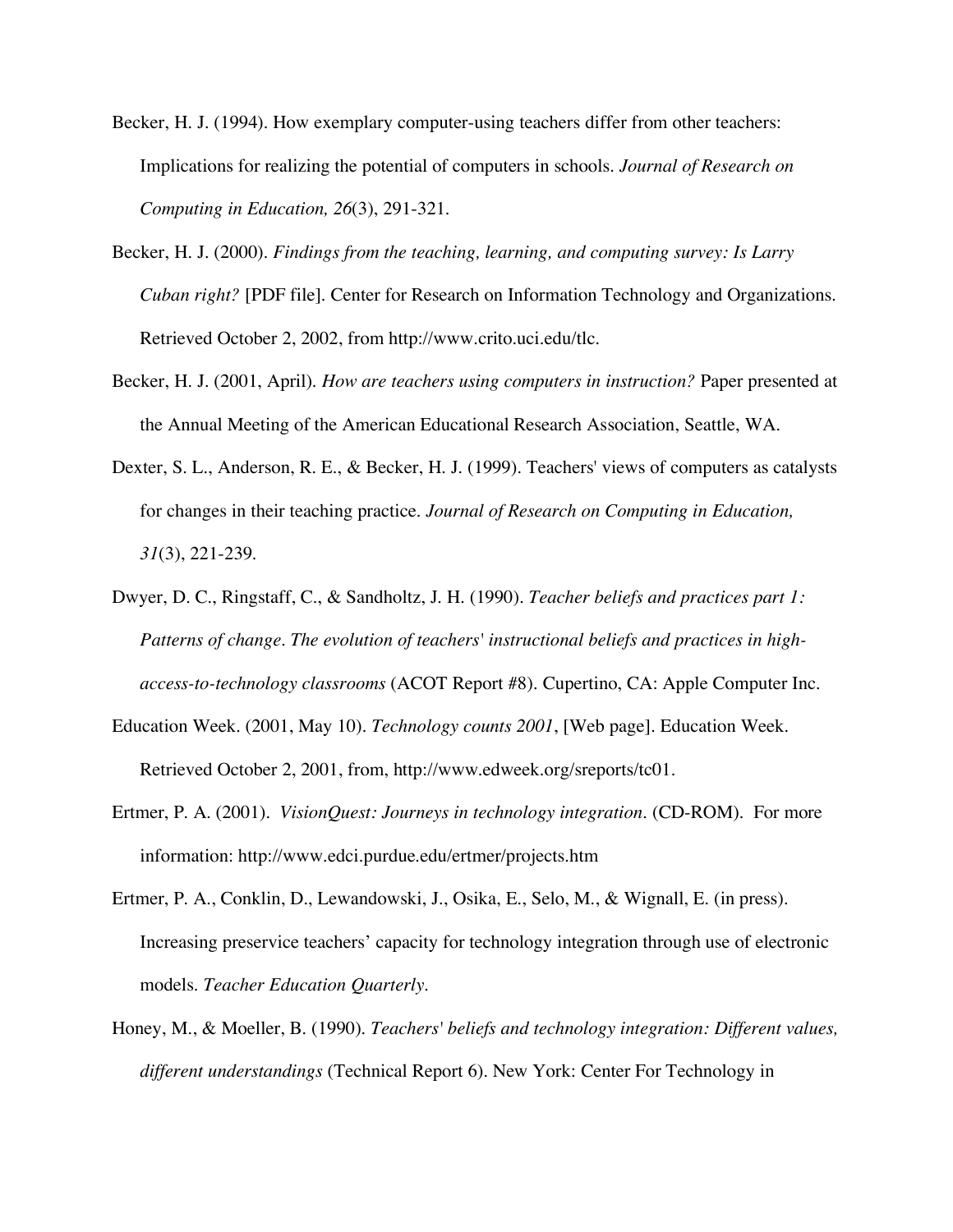Education.

- Kagan, D. M. (1992). Implications of research on teacher belief. *Educational Psychologist, 27*(1), 65-90.
- Lumpe, A. T., & Chambers, E. (2001). Assessing teachers' context beliefs about technology use. *Journal of Research on Technology in Education, 34*(1), 93-197.
- Marcinkiewicz, H. R. (1994). *Subjective norms predicting computer use.* Paper presented at the National Convention of the Association for Educational Communications and Technology, Nashville, TN.
- Murphy, E. (2000). *Strangers in a strange land: Teachers' beliefs about teaching and learning French as a second or foreign language in online learning environments.* Unpublished PhD dissertation, Université Laval, Montreal.
- Nespor, J. (1987). The role of beliefs in the practice of teaching. *Journal of Curriculum Studies, 19*(4), 317-328.
- Office of Educational Research and Improvement (1993). *Using technology to support education reform*. Washington DC: U.S. Government Printing Office.
- Pajares, M. F. (1992). Teachers' beliefs and educational research: Cleaning up a messy construct. *Review of Educational Research, 62*(3), 307-332.

Rokeach, M. (1972). *Beliefs Attitudes and Values*. San Francisco: Josey-Bass.

Sandholtz, J. H., Ringstaff, C., & Dwyer, D. C. (2000). The evolution of instruction in technology-rich classrooms. In *The Jossey-Bass Reader on Technology and Learning* (pp. 255-276). San Francisco: Josey-Bass.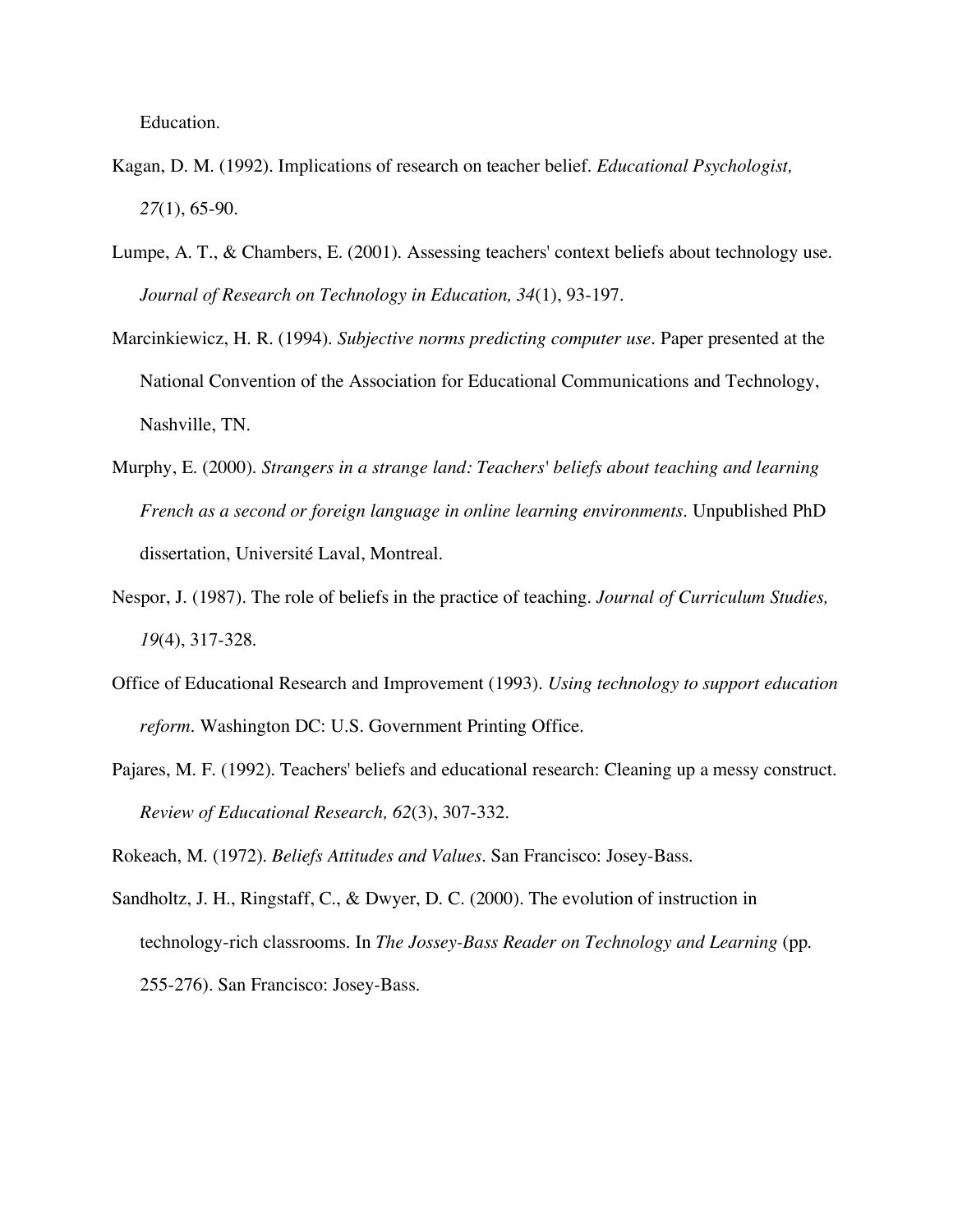Windschitl, M., & Sahl, K. (2002). Tracing teachers' use of technology in a laptop computer school: The interplay of teacher beliefs, social dynamics, and institutional culture. *American Educational Research Journal, 39*(1), 165-205.